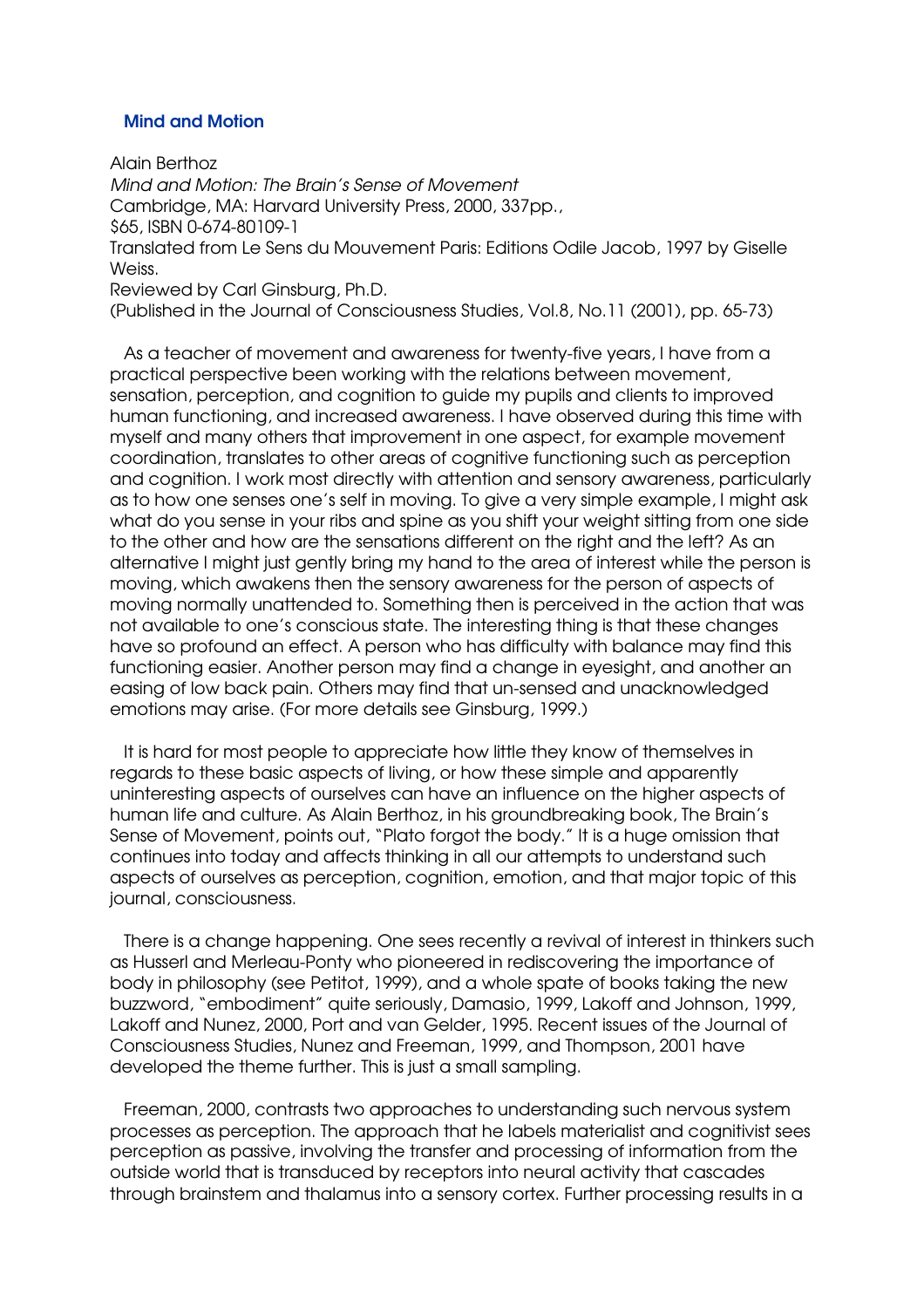binding into a representation of an object, and sends activity to other centers resulting in some sort of motor activity. This has been the majority view. Freeman labels his own contrasting approach, pragmatist. Here perception is considered as an active process. Freeman states that humans and animals maintain a stance of attention and expectation where the focus is on the limbic system, which has the neural machinery for directing action in space-time that is in essence intentional. Movement and perception are inseparable. Up to recently most neurological research has supported the materialist – cognitivist view in part because it was historically easier to look at individual neurons and trace neural pathways, in part because in the laboratory it was easier to keep an animal still and often anesthetized while presenting to the passive animal a target stimulus, (one could thereby keep the number of variables minimal), and in part because it seemed reasonable to investigate one sensory system in depth as exemplary of other systems. A lot was found out this way, especially about vision. Much of it fits with our engineering notions and the invention of the computer. It is easy to imagine that cognition can be modeled as one can design software for a computer.

In terms of what I understand out of the phenomenon of my own work, this cognitivist view seems incompatible with what I am observing out of my personal first person experience and the experience of my working with others. It can be that as I am not conscious of the inner workings of my nervous system, that conscious experience is simply epiphenominal and thereby irrelevant to understanding the machinery of my nervous system. I think not. The structure of experiencing is ignored at the peril of forming serious misconceptions as to the nature of what we are investigating. There are, however, numerous other difficulties with the cognitivist approach, not the least of which is the binding problem. Where does it all get put together? Even in considering movement, action and activity are integrated and bound into a coherency.

Inadequate scientific conceptions often have a life of their own. Consider the long reign of behaviorism in psychology. But fashions do change as new tools and new understandings evolve. It is now becoming more clear to many researchers that perception is multi-sensory, that movement is the essential result of brain activity, and that an integrative dynamic understanding is needed that is more biologically oriented. We need good scientific work to substantiate this view. In The Brains Sense of Movement Alain Berthoz, who is a professor at the College de France, and director of the laboratory of Physiology of Perception and Action, brings together the evidence in a clear, comprehensive, and coherent manor, much of which may be new to even readers of JCS.

To put the contributions of Berthoz into perspective I would like to take a very common and seemingly over simple example to expose the complexity of our embodied life. Since we share this with other animals, I chose a scene of my playing with a dog.

I am out on the grass with my dog. The dog sees a stick on the ground, picks it up in his mouth, and runs towards me. He stops when he gets near and looks up with his eyes until he sees that we make eye contact. He tips his head and looks up towards me again. I do not respond. He then drops the stick at my feet, runs away from me at the same time watching, and comes back until I pick up the stick and throw it. Now he runs in the direction in which I threw the stick. He stops a moment, perks his ears; the stick falls, and the dog runs in the direction of the sound. He picks up the stick,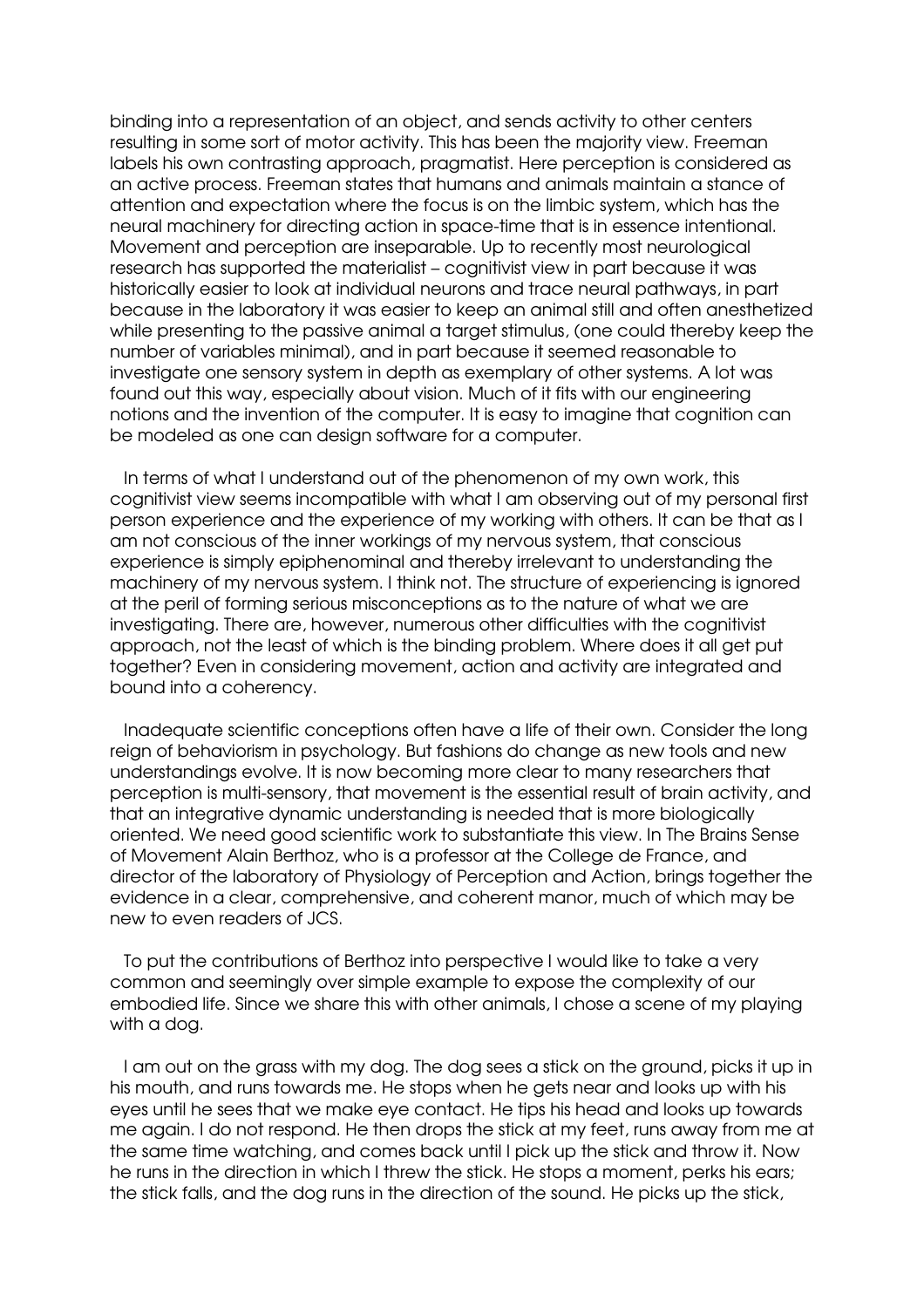runs back towards me and drops the stick at my feet. I throw it again. We continue until one of us feels enough is enough and the game is over.

I am sure that nearly everyone is familiar with this common scenario. As A human being I have the advantage, or perhaps disadvantage, of being able to describe the event. I can say or write the word, stick, play, game, etc. The dog does not share this possibility with me. Even without language the dog can communicate his desire to interact with me and play the game.

Let us then take language and human cognition out of consideration to look at the event in more detail, except in so far as we need language to communicate about the event itself. I mean by this to examine the raw sensory and perceptual experience. This is difficult because how we think, that is, how we make concepts, theories, and models about our selves and the world that we live in is constrained by the mediums in which we must operate and communicate. These include the domains of social activities such as languaging, philosophizing, and making scientific experiments. We are equally constrained by the nervous system itself, and in our ability to sense, and perceive. Thus what can be put into a cognitive mode such as language depends in part on what language we have to use. Even more so how we attend narrowly, or open our experiential space has a strong effect on our conceptual conclusions.

One thing that can be noticed by an observer and myself in the event is that the behaviors of the dog and myself are coupled together. The dog looks at me; I look at the dog; our eyes track each other. You could say that our actions are coordinated with each other. We are also coordinated around the outside event of the moving stick. We both watch the stick and listen for and anticipate the sound of the stick hitting the ground. I can sense my own attending and also notice the dog's eyes and ears and the behavioral signs that he is attending. It must be that both the dog and I perceive the stick as an object in the external space. Otherwise our actions with the stick do not make sense. One some level both the dog and I have an awareness of the stick as a vehicle for the "game," which is an activity that we both have experienced before and therefore remembered as pleasurable. It should also be clear from our behavior that I perceive the dog, and the dog perceives me. The dog and I may not share language or some other higher cognitive processes, but we must have some common processes, cognitive events, brain and body processes, to produce the common awareness. Perhaps we have even some common feeling of enjoyment.

I am going out on a limb here to postulate what the dog is consciously experiencing. Nevertheless, the evidence of the dog's behavior, his energetic excitement, the attentiveness of his eyes and ears, the way he runs for the stick, and so forth is similar enough to human behavior to make an educated guess.

If we look further at the dog's behavior, there is considerably more to notice. As the dog sees the stick on the ground, he lowers his head, brings his mouth to the stick, opens his jaw and grasps the stick. He then lifts his head and begins his run back towards me. How does he accomplish such a complex series of actions and tasks? Somehow he must put his head at the right distance to take the stick with his teeth. He must grasp the stick and with a complex synergy of muscular actions of his jaw muscles and know when the stick is securely held. Other synergies are involved so that he can lift his head, focus his eyes on me to see where his is to run toward and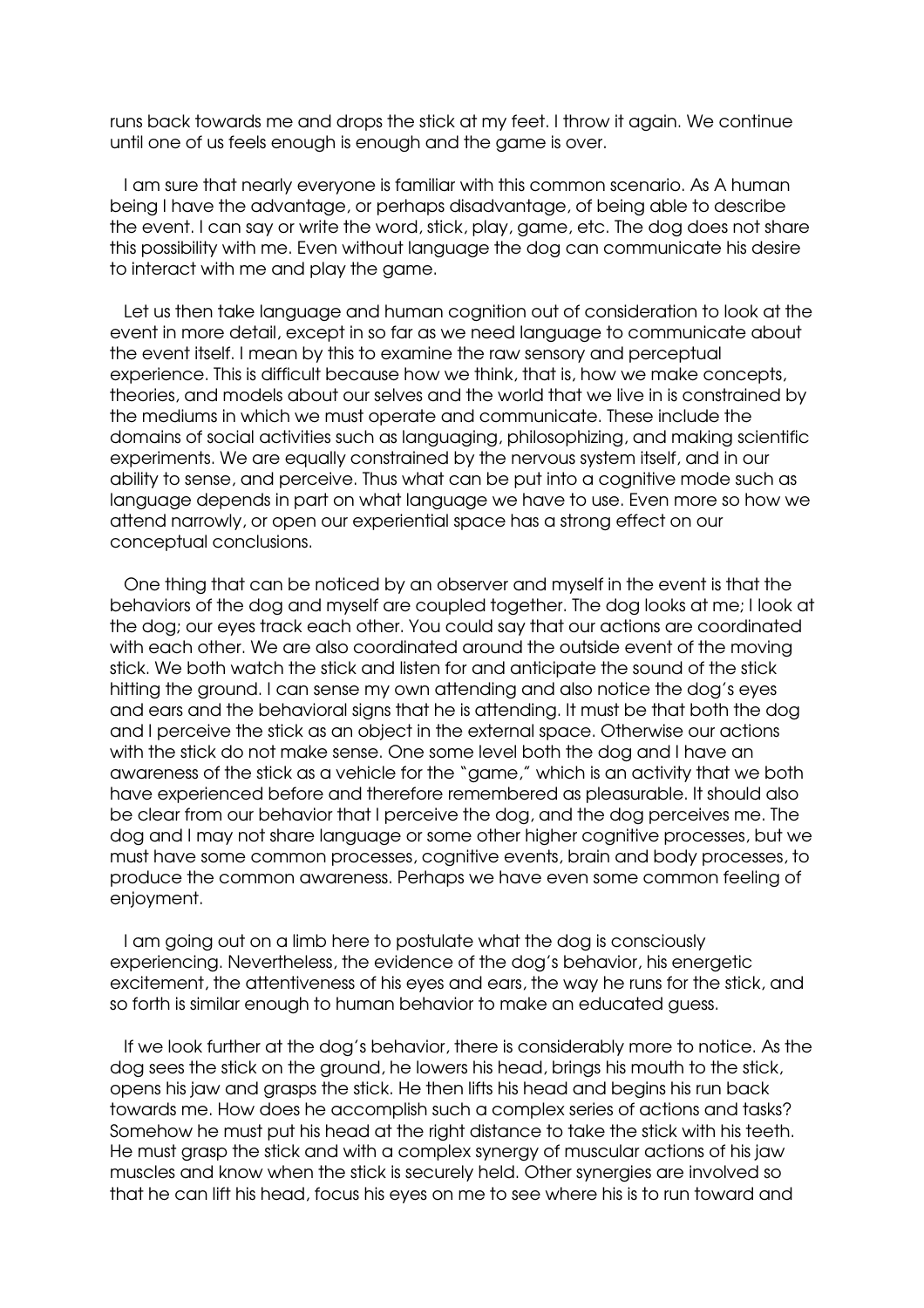begin his run back to my position. To do this he must perceive his own action, and anticipate the consequences so that he can match the perceptions of his own body with the stick, the external space of his environment, and where I am in the space. When I pick up the stick to throw it, I do the same thing. I also anticipate the feel and perception of my action before I act and with almost automatic movements and without forced or narrowly focused attention, match the results of my action against the anticipated perception. I am conscious, but most of what happens is subliminal, and the actual activities of my nervous system itself, unconscious. My conscious perceptions when I attend to them include my self-movement, the orientation of my body parts to each other in my internal space, my orientation especially of my head to the gravity field, the external space around myself and what is present there including the dog, the ground and the stick, the stability of the visual space, the timing of the various actions that I carry out, and so forth. The coordination of all of this is so well learned and organized, so accomplished that it is easy for me to act without reflecting on how I do it or upon what I need to attend to, or even thinking there is any importance to any of the processes involved. And yet the complexity involved is huge. There are philosophical and scientific questions here that have confounded thoughtful human beings throughout history and on into this present time. Even before we tackle the so-called hard problem of consciousness, there are many problems here that have not been addressed. Unfortunately many thinkers have been seduced into thinking that either the problems here are handled by what we already know about the nervous system, the physiology of movement and cognitive processes, or that these are the easy problems of the brain, mind and body.

What is not attended to can sometimes turn out to be far more important than what we put in front of our noses. What we do not see or notice is not named, and therefore missing from our conceptual structures, the pictures we make of our selves and the world. Our conceptual notions are then limited by these blind spots, as are the ways in which we act upon these notions. Getting out of this trap is not easy. We are entranced by what we think we already know.

Alain Berthoz is out to fill in the blind spots. He has been doing this through the work of his own laboratory, but he also has a grasp of the burgeoning literature in the field. He necessarily opposes those trends in modern cognitive science, such as functionalism (what Freeman labels materialist-cognitivist), in which it is postulated that cognitive functions can be separated from the organism in which they are operative. Although, as he points out, such a tactic can be valid in engineering applications where we can separate software from hardware, biological systems really are different. The computer may be a useful metaphor at times, but it is also a dangerous one. For one thing it obscures the nature of both the way the nervous and corresponding physiological systems function in real living organisms, and the way we understand our own lived experience. I have created the story of the dog and myself to bring out the point, and phrased the story to introduce some of the notions used by Berthoz to grapple with the problems involved.

This blind spot about the "body" while not universal has a number of causes. One of which is that for many of us in daily life we are limited in the way we attend to our sensing, feeling and perceiving of our surroundings and ourselves. Another is that once a conception is established and passed through generations, it becomes fixated in people's understanding. Lastly there is the question of language. For a long period of history only five senses were enumerated. With regard to the sense of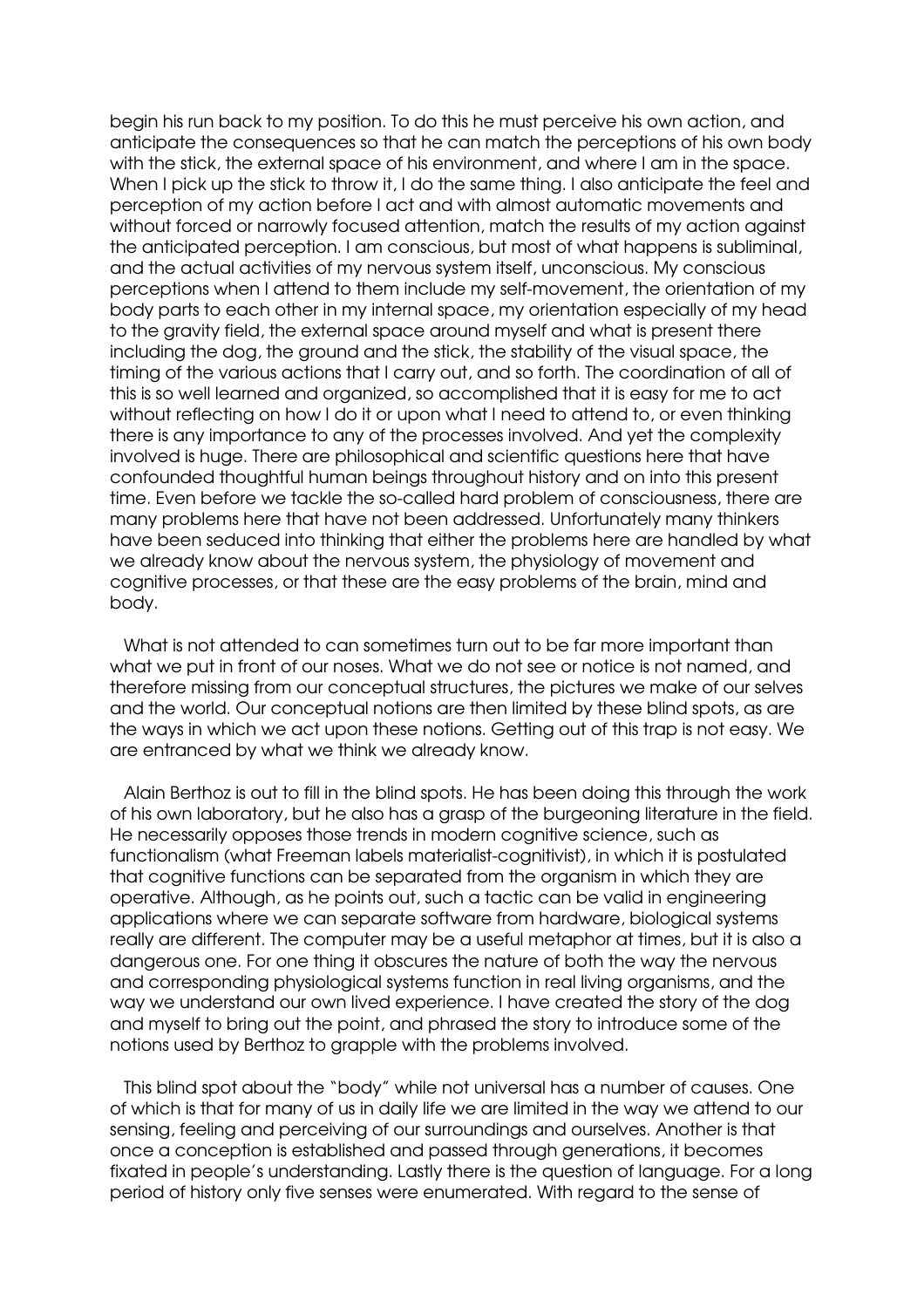movement, proprioception, sometimes noted as a sixth sense, Berthoz asks, "By what twist did language suppress the sense most important to survival?"

Berthoz introduces his book with a quote from Kant: "Plato left the world of the senses, as setting too narrow limits to … the understanding and ventured out beyond it on the wings of the ideas, in the empty space of pure understanding." And, "It is indeed the common fate of human reason to complete its speculative structures as speedily as may be, and only afterwards to enquire whether the foundations are reliable."

Berthoz says, "Plato forgot the body. This book is an apology for the body." Berthoz isn't alone in this. As I have pointed out, the concept of embodied cognition is today beginning to be more accepted. What Berthoz does though is to create a more solid ground to stand on. His basis includes neurological studies related to sensing, perceiving, and moving, studies of sensory physiology, the psychology of perception, studies of movement itself, and the relation of all of this to phenomenal experience. He reports on his own scientific investigations and on what he discovers through an overview of the scientific literature on related research. His theme is the relationships between perception and action. This he says is the preferable model for studying the functions of the nervous system. As he points out, "Unlike language they (such studies) lend themselves to analysis of human and animal behavior as well as to the neural mechanisms that underlie them, across the multitude of species that evolution has produced."

A Second point he makes is that perception is more than just an interpretation of sensory messages, and is both constrained by action and involves the internal simulation of action. To put it as J.J. Gibson did some years ago, one must move in order to perceive, but also perceive in order to move. A third point is that the senses need to refer to perceptual function. One needs to notice that there are far more than five senses. Clearly the vestibular senses, and the proprioceptors of the muscles and joints, as well as special senses such as echolocation and the magnetic sense that exist for certain species need to be included. One could also add in relation to perceptual functions, the sense of movement, space, balance, effort, self, etc. What is given to the senses is actually sought out in relation to the needs of the organism in terms of where it is going and what it wants to do. The brain filters sensory information picked up by the sensory surfaces according to its own plans. A fourth point is that survival depends on movement that is commanded or controlled in relation to anticipation with extremely fast and dynamic processes. It is something that is vital for both predator and prey in nature, no matter which one succeeds in the end. Berthoz puts it, "The brain is above all a biological machine for moving quickly while anticipating."

In order to carry out functions in this biological sense, a nervous system cannot process sensory information independently. Berthoz emphasizes that there is a necessary factor that has barely been identified let alone studied and discussed. This is coherence. Without it perceptual and motor disturbances are the consequence. Coherence is a strange, hard to define term. Yet it is to be seen as fundamental to understanding biological systems. Varela (1986) contrasted two modes in biological thinking. In what he designates as the standard current view, living organisms are conceptualized as if they were a collection of independent parts, where each part contributes to the overall functioning. The emphasis is on understanding the components. Varela calls this a logic of correspondence. The alternative is to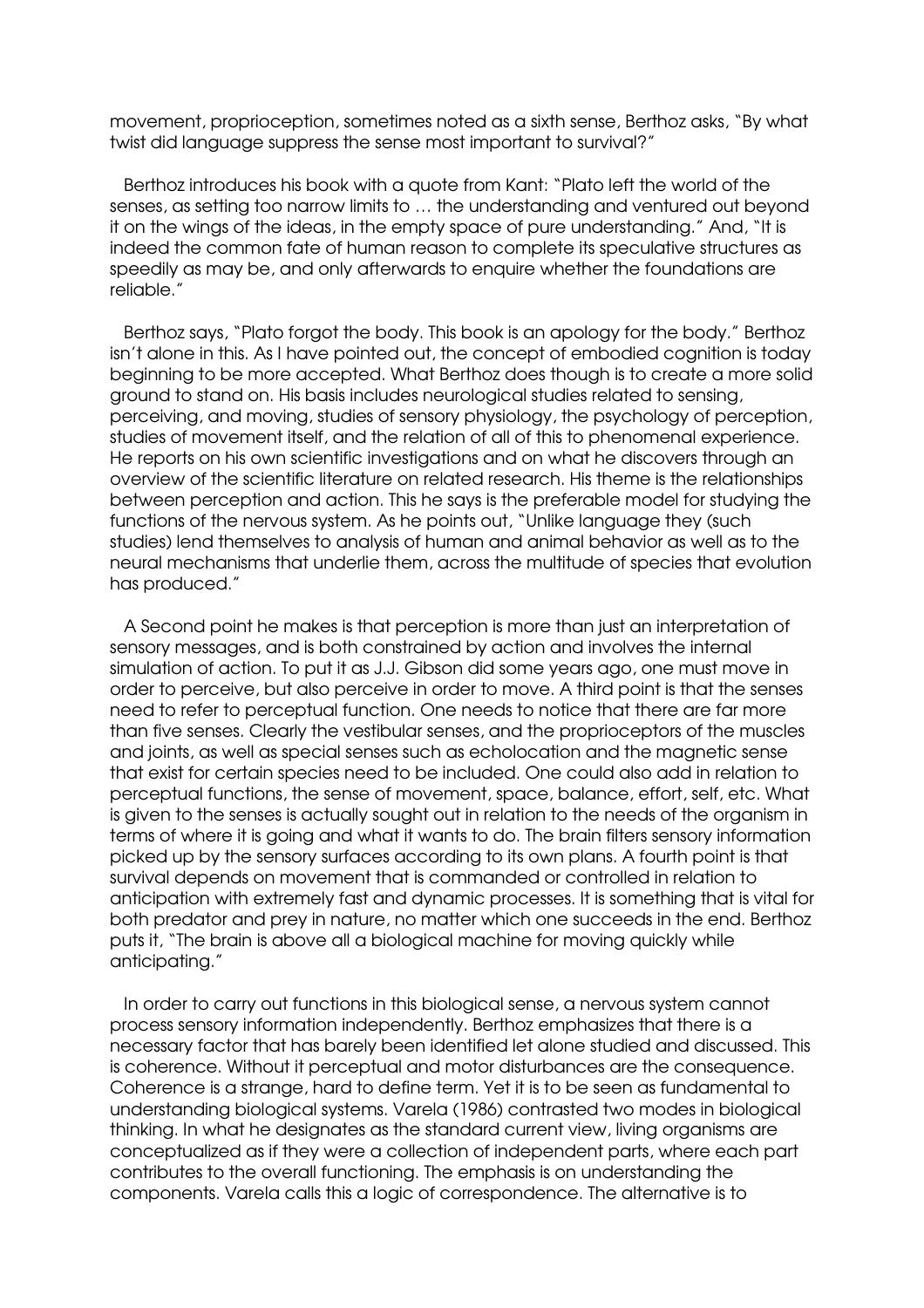recognize the autonomy of living organisms and notice that an organism will act in its environmental medium according to its own internal structures, and its sense of regulation and balance. Varela designates this as a logic of coherence, where coherence emphasizes the interconnectedness, internal consistency, and unity of the living system.

Berthoz points out that sensory inputs are in essence ambiguous. For example the vestibular sensation of accelerating is the same as the sensation of braking in the opposite direction. Sensory inputs are also staggered in time. If you try to move your finger in synchrony with your foot the signals from the foot arrive at the cerebellum in twice the time it takes for signals to arrive from the finger. For the tongue the delay is by a factor of ten. And sensory inputs are often fuzzy. Yet through perception we can move finger, foot and tongue to the same beat. Or we can view a pointillist painting and perceive a scene even though the painting consists of small points of color. We can detect our accelerating or slowing in space. Sensation is necessary, but not enough. Coherence is essential and the loss of it devastating to functioning and stability.

Let us examine some details about proprioception as revealed in experimental work in applying a small 50 to 100 Hz vibration to a muscle of the arm. In a number of laboratories, including that of Berthoz, two phenomena are observed. If the arm is free to move, there will be a reflex contraction or activation of the vibrated muscle. If the arm is placed immobilized on a table as the vibration is applied, the subject in the experiment will experience an illusion that the arm is moving without being controlled along with two different perceptions. These are a feeling of change of position of the arm in space and a perception of the velocity of the illusory movement. Now the opposing (antagonist) muscle is activated rather then the muscle to which the vibration is applied. Berthoz describes this as, "The brain activates the muscle, perceived to be in motion, as if it were the perception (and not the sensation triggered by the receptors) that leads to the contraction." Note also that it is the perception that is consciously experienced and not the sensory signals.

The myotactic or stretch reflex, that had been discovered by Sherrington at the beginning of the twentieth century also turns out to be much more complex than was first understood. The reflex, which is triggered by the spindle receptors in the muscle, allows the arm, for example, to resist a force exerted on the arm, say the sudden weight of an object placed in the hand. The spindles when stretched emit nerve signals proportional to the elongation of the muscle and the velocity of the stretch. Muscle tissue actually contracts slowly. If the reflex were just a simple reaction to the stretch, the reflex would not be able to match the force. There would be no coordination of holding the object. The spindles as it turns out are also responding to velocity, that is the first derivative of the force. This allows for a dynamic anticipation such that the timing of the muscle contraction matches the timing of the stretching. Anticipation here is preconscious. Yet it is built into the nature of the sensory receptors in the muscles. What I didn't know myself before reading Berthoz is that nearly all sensory receptors detect the derivatives of the variables that activate them. Berthoz notes, "Evolution obviously selected receptors capable of predicting the future." We have moved a long way from stimulus response models of how sensory systems work.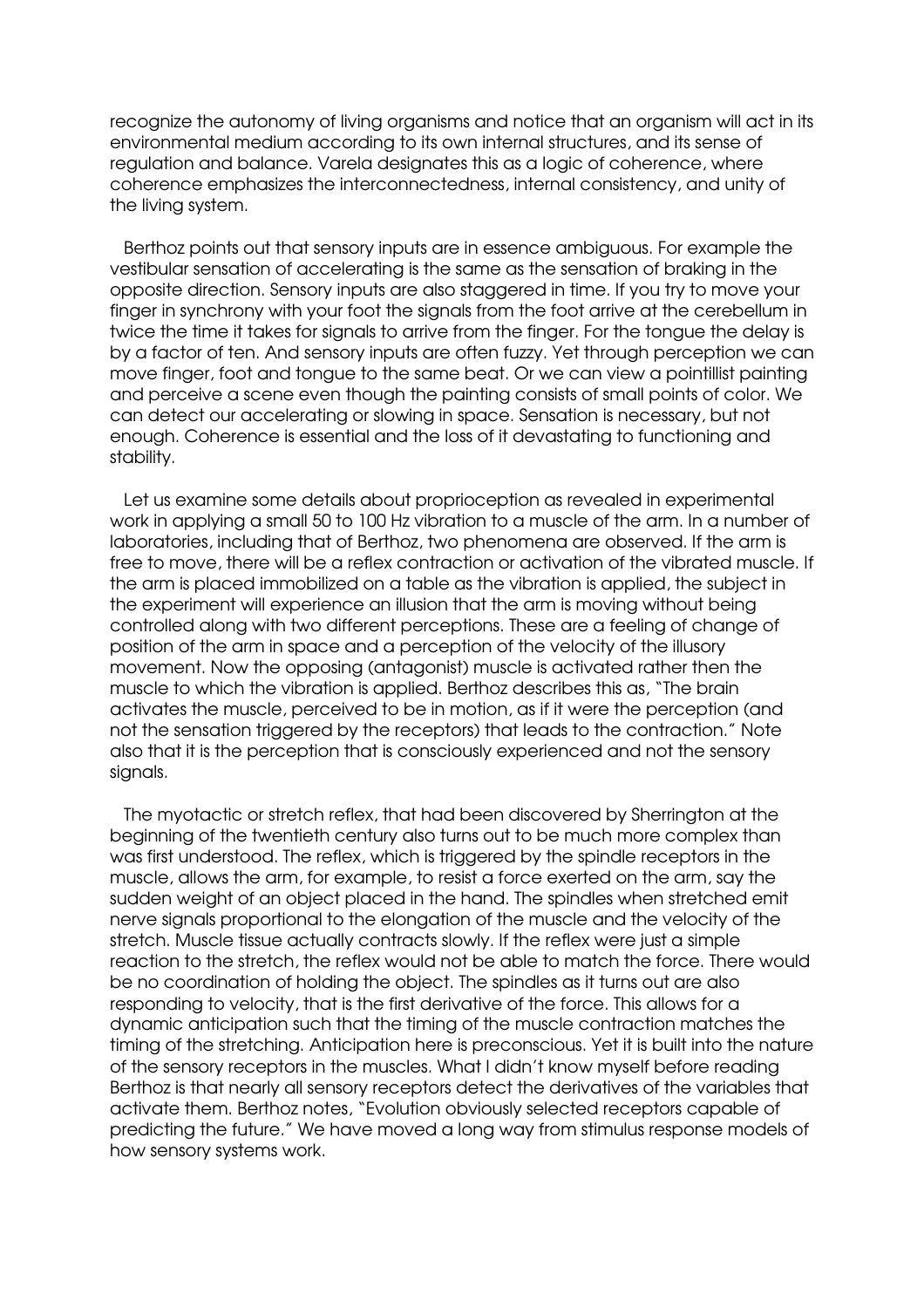The vibration in the experiment simulates stretching, but what about the illusion? Illusion must involve activity at higher levels of the nervous system and they have their place in resolving sensory ambiguities. Different illusions are created, depending on whether the subject of the experiment is seated or standing or leaning on the arm. From the activation of the receptors and the context of the global state of the body, the cerebral cortex works out a perception of displacement and activates the muscles that correspond to the perception. Berthoz says, "The brain assigns a status to sensory information based on its assessment of the general state of the body. We are very far from a simple potentiometer."

Berthoz also details the functioning of the vestibular system and its relation to visual and spatial perception particularly related to the detection of body movements. It is now known that the sensory receptors here are capable of detecting the second derivative of angular displacement and some receptors are even sensitive to the third derivative of movement or jerk. Evolution has enabled the nervous system through the receptors to simplify the creation of perception by the nervous system by reducing or eliminating the need of calculating in the senses that we commonly understand it. Again coherence is the consequence, for example, that in our visual perception of the world the world stays still rather than moves, as would be the case as images move on the retina. All of this relates to the movement of the eyes, the balance in gravity, and the body image itself. The loss of this coherence or its lack of development can be seriously disabling to those few individuals who have this problem.

There are practical consequences to this new understanding. I have had the experience of working with a number of persons whose difficulties relate to some disturbance in the integration of the vestibular and proprioceptor systems. Often the difficulties are unrecognized by medical experts and the persons themselves except in that they are aware of the experience of difficulties in functioning, and or confusion and may have vestibular symptoms such as motion sickness or nausea with certain movements of the eyes or head and neck. In two instances the persons and I discovered that they had no stability in their visual world, which jumped or moved in their own movement of their eyes or head. One of these persons suffered from severe and unrecognized dyslexia as a child because the words on a page did not stay still in his visual field. The second person suffered nausea while exploring simple movements of her head and neck or when she changed something in the organization of her right side. I discovered with this person that her balance was disturbed on her right side as well as her body feeling on the right which she said felt empty or blank in her experience. She also had trouble in crossing her hand across the midline to the right in her internal visual field. When she was able to improve her balancing through feeling the movement of her ribs and spine on the right side, a good deal of the other symptomology was relieved.

I mention these examples to point out how little we know about the integrative activities of the nervous system, and how little we understand about perception. I find that in working with individual persons that I must explore what is happening at the phenomenological level since there is so little good theory to rely on. Or perhaps that is a blessing, since in my exploring with a person I have so few preconceptions. Berthoz is humble enough to point out the many areas in which we are ignorant. Although he devotes a whole chapter to coherence, even pointing out that such conditions such as autism seem to involve disturbances in the development of coherence, he notes, "A genuine theory of coherence has yet to be constructed."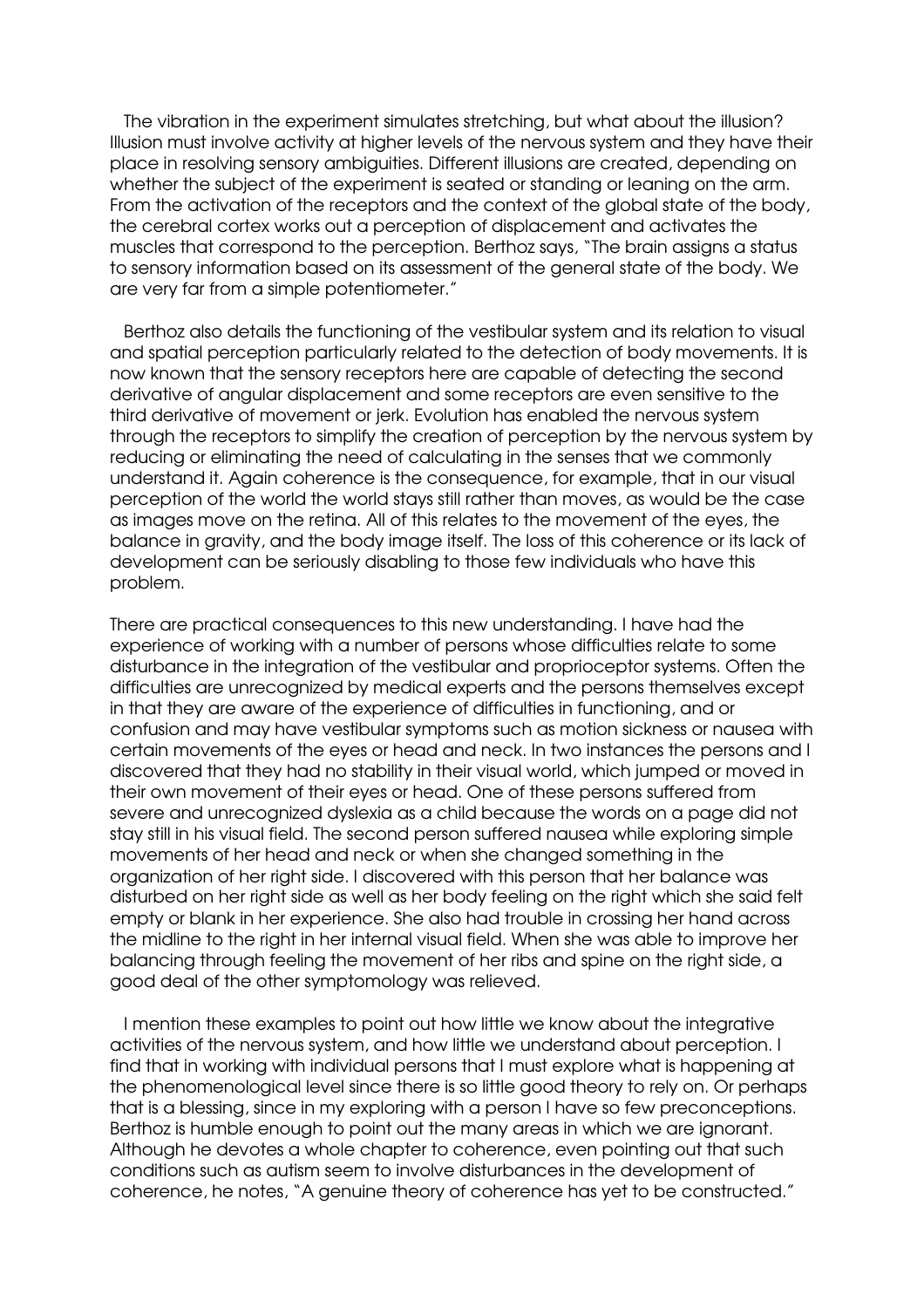Or at another point he mentions, "The neural basis of the sense of effort remains to be discovered." On the other hand he shows how detailed investigations of the colliculus have revealed how the brain handles spatial and temporal coherence of messages from different senses, or how different senses are combined despite the neural time shift that I mentioned before.

This book then is a treasure of material relating to my complaint in my previous paper (Ginsburg, 1999) that "reductionism is neither a pragmatic nor effective approach … to understanding the integrative aspects of the nervous system." How much this book contributes to the field of consciousness studies depends upon how one sees the relation of nervous system processes to experience. Berthoz is not only cognizant of the importance of phenomenal experience, but shows how his laboratory science relates to what is experienced as conscious perception. Merleau-Ponty is an important resource for him.

I believe that this is an important book, filling a gap that has needed filling for a long time. There are areas that Berthoz skirts such as the emotions, or does not include such as learning and development. A book that covers as much ground as this needs to limit itself at some point so as to be accessible to the reader. There is more than enough here to challenge our thinking. I thus highly recommend it. I particularly recommend it to those already committed to the opposing camp. It should at least bring some to question the already established view.

## References

Damasio, A. (1999), The Feeling of What Happens: Body and Emotion in the Making of Consciousness (New York: Harcourt Brace).

Freeman, W. (2000), How Brains Make up their Minds (New York: Columbia University Press).

Ginsburg, C. (1999), 'Body-image, movement and consciousness: Examples from a somatic practice in the Feldenkrais Method', Journal of Consciousness Studies 6(2-3), pp.79-91.

Lakoff, G. and Johnson, M. (1999), Philosophy in the Flesh: The Embodied Mind and its Challenge to Western Thought (New York: Basic Books).

Lakoff, G. and Nunez R. (2000), Where Mathematics Comes from: How the Embodied Mind Brings Mathematics into Being (New York: Basic Books).

Nunez R. and Freeman W. (1999), Reclaiming Cognition: The Primacy of Action, Intention and Emotion (Thorverton, U.K: Imprint Academic). Also published as Journal of Consciousness Studies 6 (11-12).

Petitot, J., Varela, F., Pachoud, B., and Roy, J. (1999), Naturalizing Phenomenology (Stanford, CA: Stanford University Press).

Port, R. and van Gelder T. (1995), Mind as Motion: Explorations in the Dynamics of Cognition (Cambridge, MA: MIT Press)